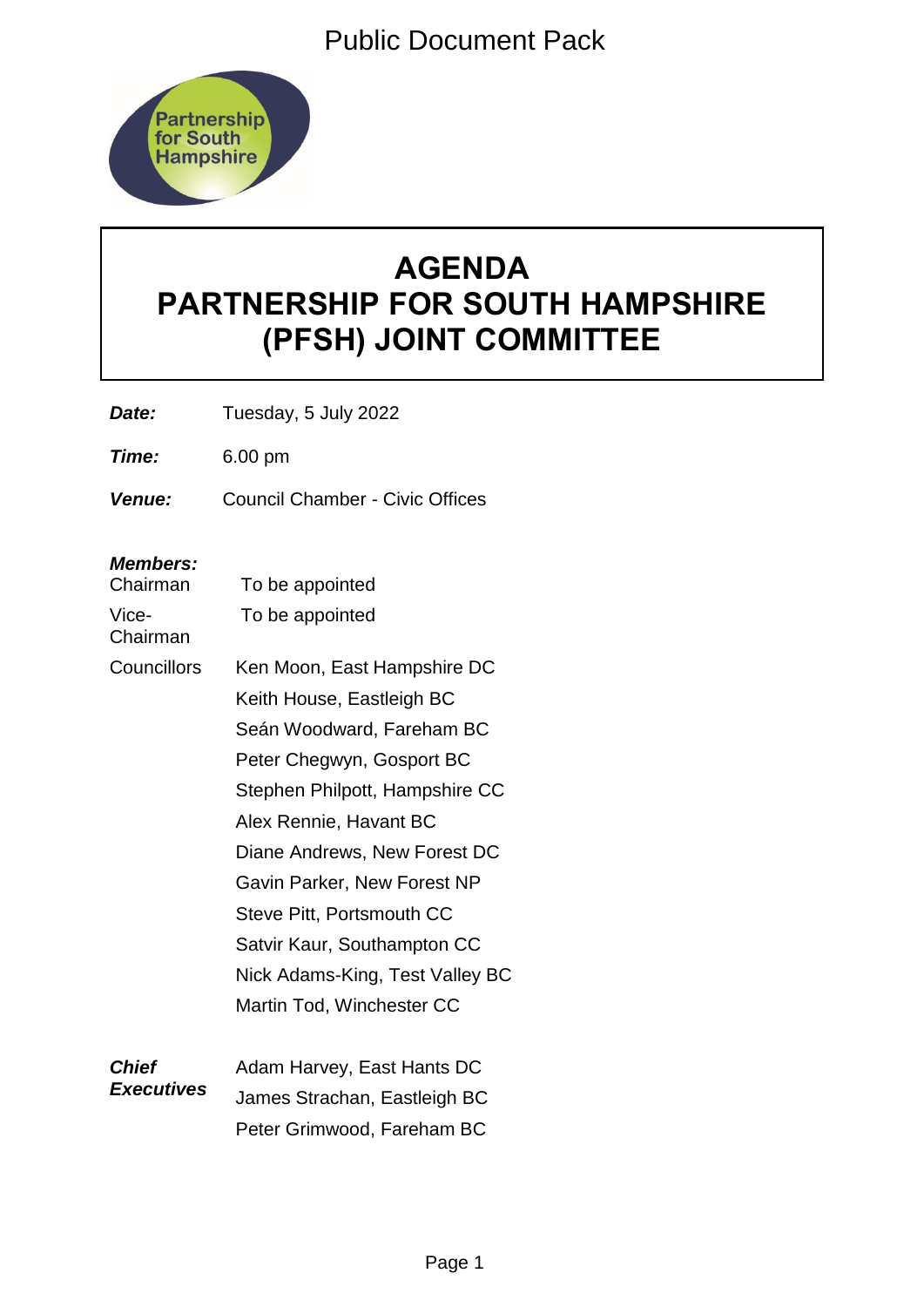Paddy May, Partnership for South Hampshire

**For further information please contact: Democratic Services, Civic Offices, Fareham, PO16 7AZ Tel: 01329 236100** democraticservi<sub>j</sub>ces@fareham.gov.uk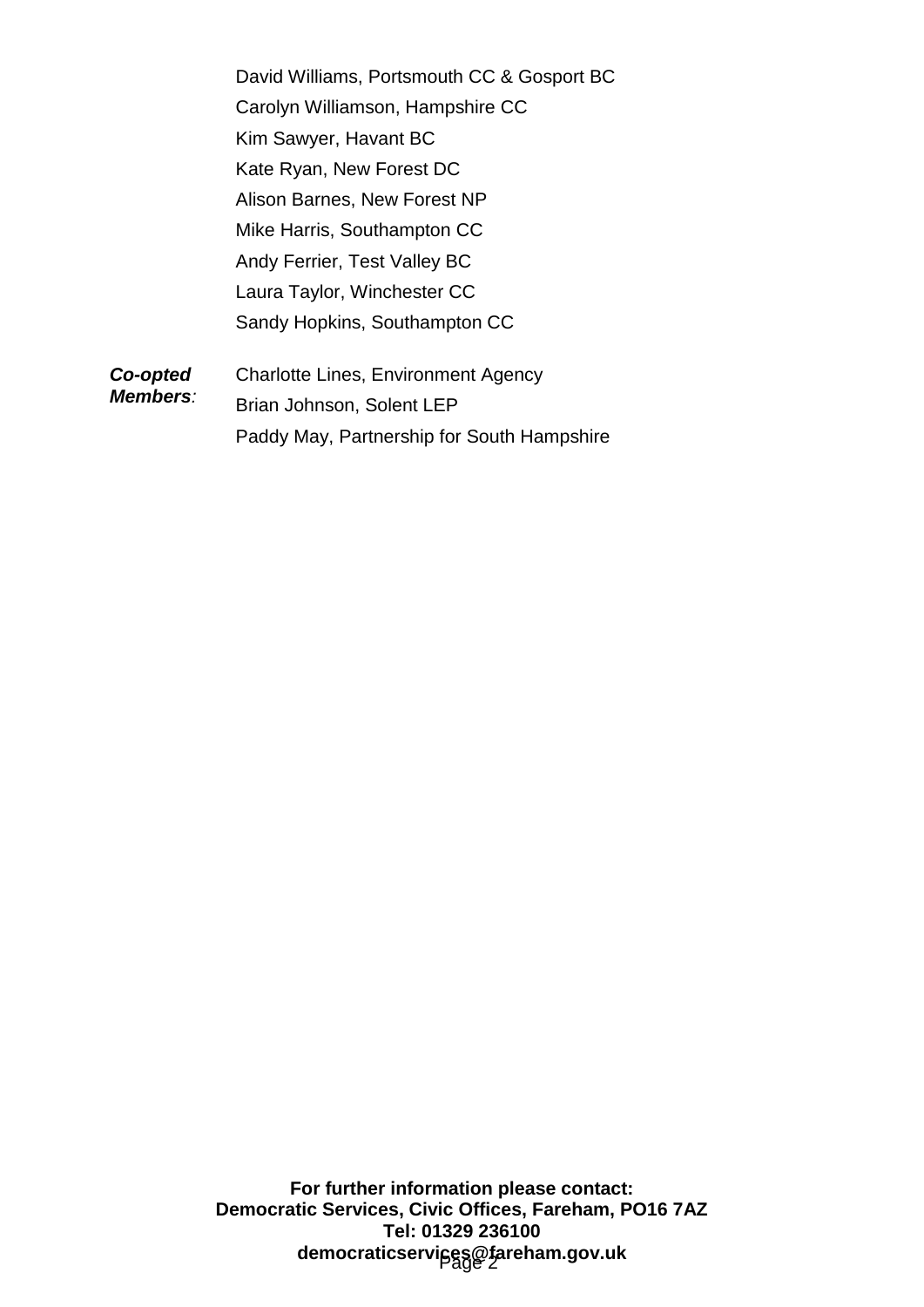# **1. ELECTION OF CHAIRMAN**

To elect a Chairman for the Municipal Year 2022/23.

# **2. APPOINTMENT OF VICE-CHAIRMAN**

To appoint a Vice-Chairman for Municipal Year 2022/23.

# **3. APOLOGIES FOR ABSENCE AND CHANGES IN JOINT COMMITTEE MEMBERSHIP**

To note any apologies and changes in membership for this meeting of the Joint Committee.

#### **4. MINUTES** (Pages 5 - 12)

To receive the minutes of the meeting held on 14 February 2022.

# **5. CHAIRMAN'S ANNOUNCEMENTS**

# **6. DECLARATIONS OF INTEREST**

To receive any declarations of interest from Members, in accordance with the Joint Agreement.

#### **7. DEPUTATIONS**

To receive any deputations of which notice has been lodged.

# **8. REFERENCES FROM THE PFSH OVERVIEW AND SCRUTINY COMMITTEE**

To receive any references from the PfSH Overview and Scrutiny Committee.

# **9. PFSH COORDINATORS REPORT** (Pages 13 - 20)

To receive a report on issues which are significant, but do not justify a full report in their own right to be brought to the attention of the Joint Committee for a decision.

#### **10. PFSH REVENUE BUDGET MONITORING AND STATEMENT OF ACCOUNTS** (Pages 21 - 50)

To receive the PfSH Statement of Accounts for the financial year 2022-2023

# **11. STATEMENT OF COMMON GROUND PROGRESS UPDATE** (Pages 51 - 56)

To receive a report updating members on progress towards a PfSH Joint Strategy

# **12. NUTRIENT NEUTRALITY UPDATE** (Pages 57 - 66)

To receive a report providing an update on the work of the Strategic Environmental Planning Officer.